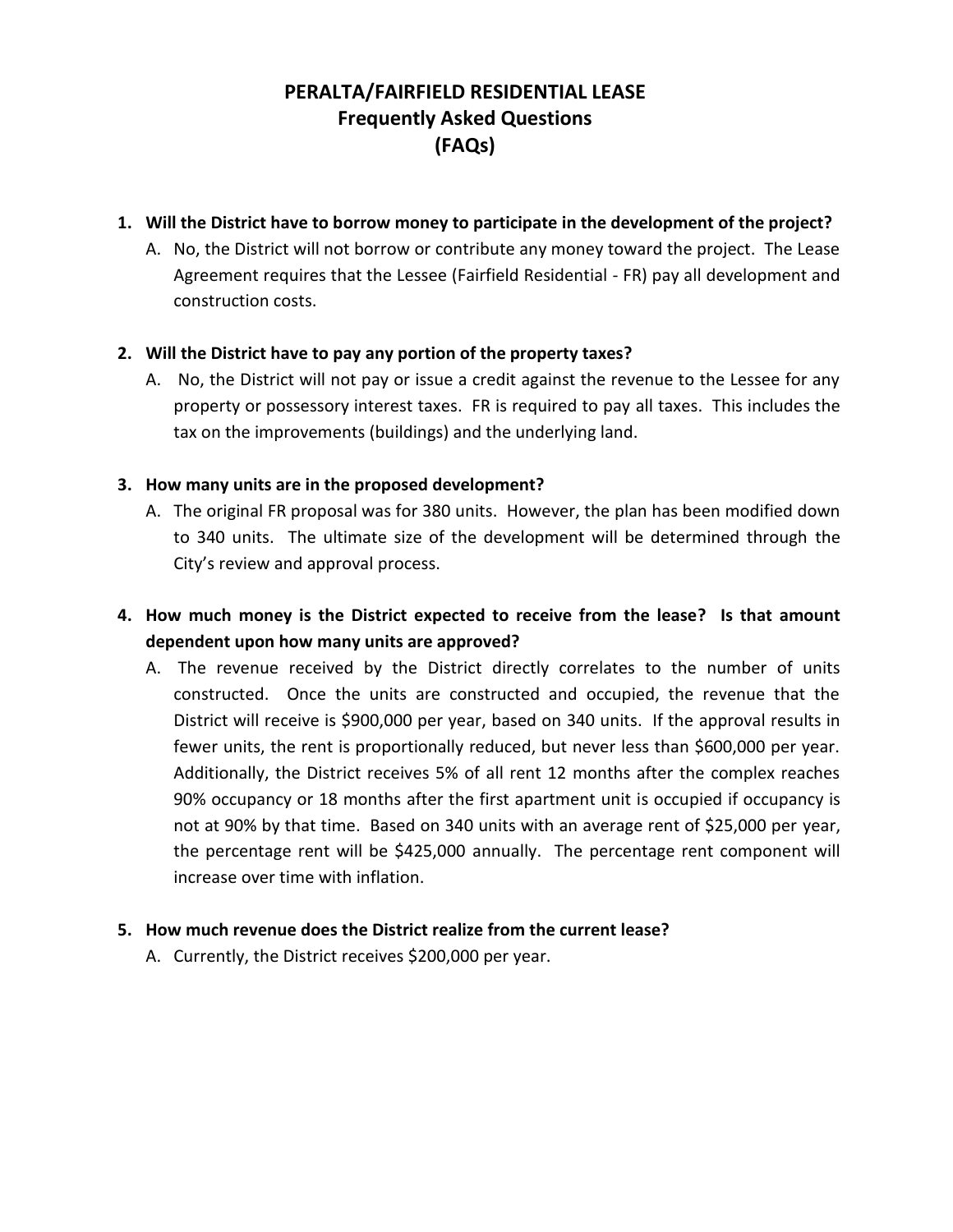### 6. **How will the District use this additional revenue?**

- A. According to state law, funds generated from the lease of property may be used for any purpose, as the Board sees fit. However, the OUSD Board of Education took action on March 14, 2013 to restrict all revenue received from leased property to be used only for capital improvements (major facility repairs) and **not** for general operating purposes (salary, benefits, etc.).
- **7. The District does not have any experience managing apartments. How can they provide management oversight to this project and assure the community that the required rent is being paid to the District?**
	- A. The District will not be involved in the day-to-day management of the project as that is also part of the Lessee's responsibilities. The lease requires that FR provide annual statements from an independent CPA concerning the rent received on the project. If so desired, the District may hire its own CPA and audit the books of FR at any time.
- **8. The term of the lease is 99 years. Can the District sell the property before the expiration of the lease?**
	- A. Yes, the District can sell the property at any time. There are no restrictions or first rights for FR to purchase the property included in the lease.
- **9. Will there be open space/parks in the proposed development? If so, how large will it be?**
	- A. There is open space included in the most recent conceptual site plan presented to the community by FR. The area is approximately five acres, but the final determination will be negotiated with the City.

### **10. Where will the residents park their cars?**

A. Establishment of adequate parking will be addressed in the project's design and verified by the City.

### **11. How many students will 340 units generate?**

A. The average student generation factor for apartments in our District is .161/apartment. This equates to approximately 55 students – 39 elementary, 5 middle and 11 high school students. Actual generation rates for specific projects vary based on the type of unit (luxury units generate fewer students than low income units) and the number of bed rooms.